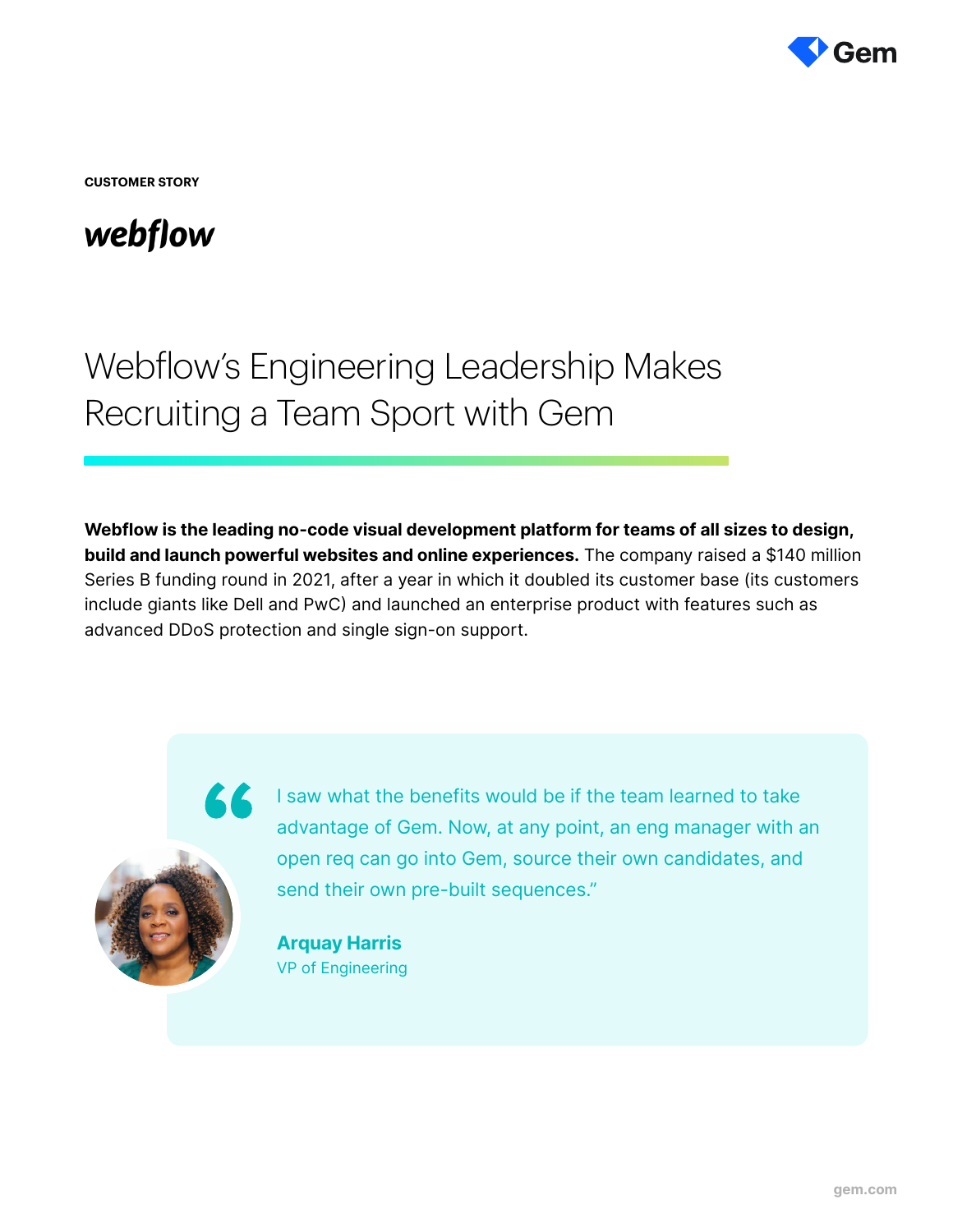## webflow

#### Company Overview:

- San Francisco, CA
- No-code website development and hosting platform
- 400+ employees
- Webflow.com
- ATS: Greenhouse

#### Pain points / Challenges:

While it's in high-growth mode, Webflow doesn't yet have a dedicated sourcing team. Recruiters do their own sourcing and field a high volume of inbound, which poses a challenge as the team looks ahead to hiring goals for this year. The eng team's strategy is to have managers augment sourcing work where they can; but the team needed a solution that would serve as a site of collaboration and a single source of truth for those efforts.

#### Results with Gem:

- Eng managers can go into Gem, source talent, and send their own sequences
- The team has visibility into *all* communications with talent, preventing multiple reachouts, improving candidate experience—and ultimately, candidate quality
- Recruiters can send on behalf of their VP of Eng, increasing response rates for high-level roles
- With a source of truth for outreach stats, the team can unearth best messaging practices
- Leadership can easily access both high-level and granular data: How is eng recruiting going, broadly speaking? Who's in process, and in what stages, for a given role?

Much of that funding has been used to double-down on product development—which naturally means hiring more engineers, VP of Engineering Arquay Harris notes. "We're looking to double engineering this year. It's one of the great ironies of this space," she adds. "Webflow is supporting the non-technical user trend by allowing folks to build sites without code. But we need folks who code to build the platform itself—and developers are scarcer than ever. Which means engineering has to collaborate with recruiting if we're going to continue to build a world-class team."

### "One aspect of my job is to increase operational efficiency": Onboarding Engineering Managers to Gem

When it comes to eng recruiting, "my job is to increase operational efficiency and reduce mean time-to-hire," Arquay says. "It's really that simple. But it's a complex equation, and there were a lot of things I had to implement to do so. One of those things involved expanding the team's use of Gem." Webflow had adopted Gem prior to Arquay's arrival in part because "we don't yet have sourcing as a dedicated function," she explains. "We're a smaller company, though we're in high-growth. As a natural iteration of things, we'll have that function soon. But for now, our recruiters deal with a high volume of inbound,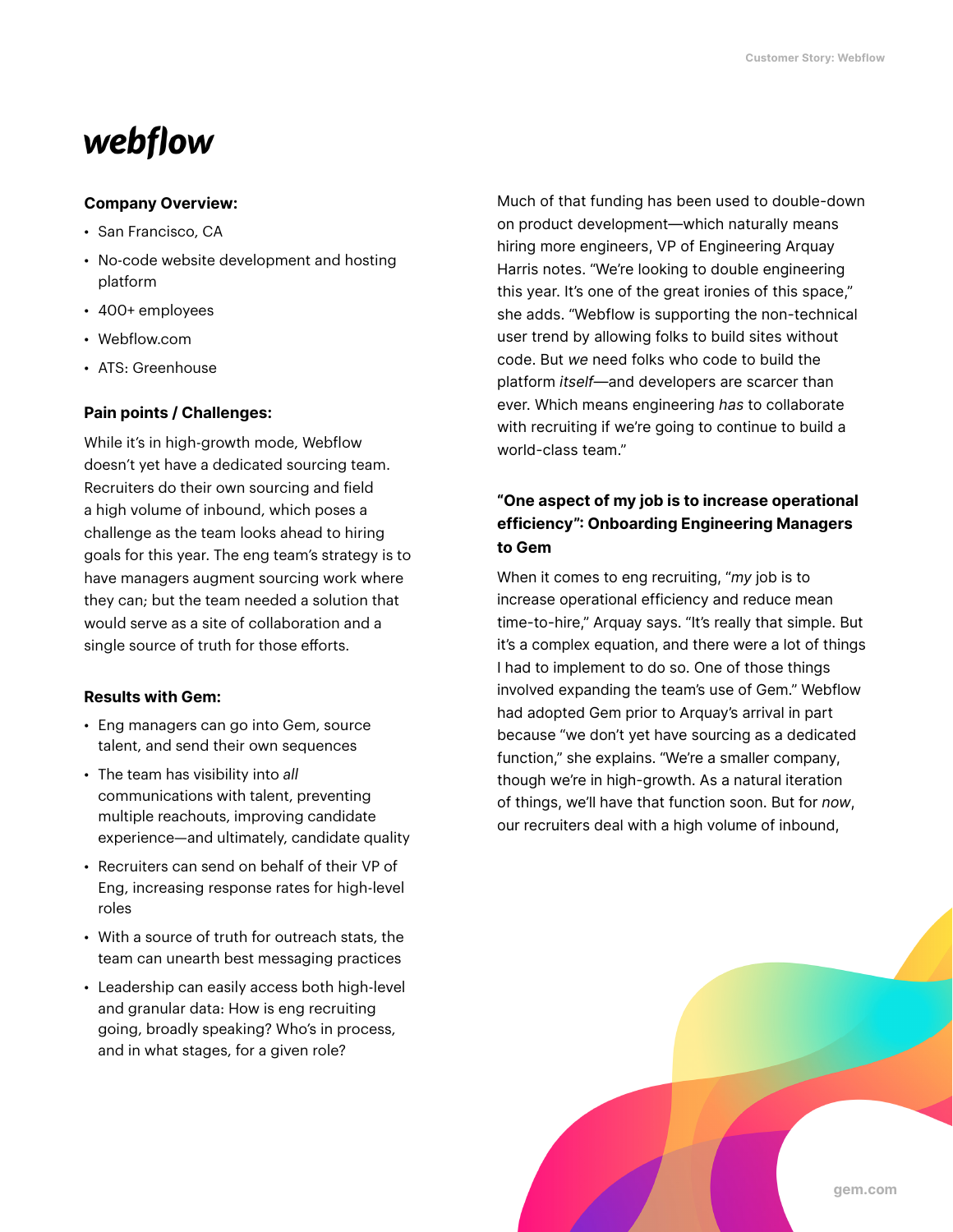which poses a challenge as we look ahead to hiring goals this year. And they rely heavily on sourcing to fill those gaps. So when I joined, I emphasized the need for hiring managers to augment the sourcing work." What this looks like in practice is Webflow uses its recruiting allocation to focus on specialized and leadership roles; recruiting and engineering double-down on their partnership when it comes to everything else. Gem is a site of collaboration for that partnership—and a source of truth.

Arquay was familiar with Gem from her previous role as Senior Director of Engineering at Slack; and she asked her lead, "who was very well-versed in Gem, to do a training for my managers. I saw what the benefits would be if the team learned to take advantage of it. So at any point, an eng manager with an open req can go into Gem, source their own candidates, and send their own pre-built sequences. A lot of managers have gotten very sophisticated with their sequences over time," Arquay says; "and we've seen a great deal of success from those efforts."

#### Gem's Impact on Candidate Quality

One of the metrics that Gem has most impacted, Arquay says, "is the quality of the candidates we're seeing. One of Gem's most valuable features at the top of the funnel is the Chrome extension," she explains. "Because when I visit an engineer's profile, I can see, Oh, Anna has already emailed this person. It eliminates the multiple-reachout problem, which is such bad form and makes for such a negative candidate experience. Sometimes I'll get a referral and I'll go into Gem and see that person is already in the pipeline; we just emailed them last week. That visibility alone increases candidate quality—terrific talent isn't opting out because you've left a bad taste in their mouths. So the Chrome extension means both speed and visibility"—and not just

"I can see the entirety of the team's communications with a candidate from the extension. I can see if someone has communicated with a candidate outside the usual channels. I can see exactly what we've communicated with candidates—are we being consistent; is our messaging clean?"

partial visibility, Arquay emphasizes. "I can see the entirety of the team's communications with a candidate from the extension. I can see if someone has communicated with a candidate outside the usual channels. I can see exactly what we've communicated with candidates—are we being consistent; is our messaging clean?"

#### Recruiter/Hiring Manager Collaboration in Gem

In their top-of-funnel efforts, Arquay says Gem has allowed for successful partnerships on a number of fronts. One is through send-on-behalf-of (SOBO), a feature that allows recruiters to reach out to prospective candidates as though they were the manager. "Granted," Arquay says, "it's important to me that this strategy is used sparingly; but when it's done well, it's super advantageous. We use SOBO for director and senior manager roles. And I'll typically personalize it." For example, Arquay recently combed her network and gave a recruiter "20 or so referrals. And I was like, This person I met at a conference;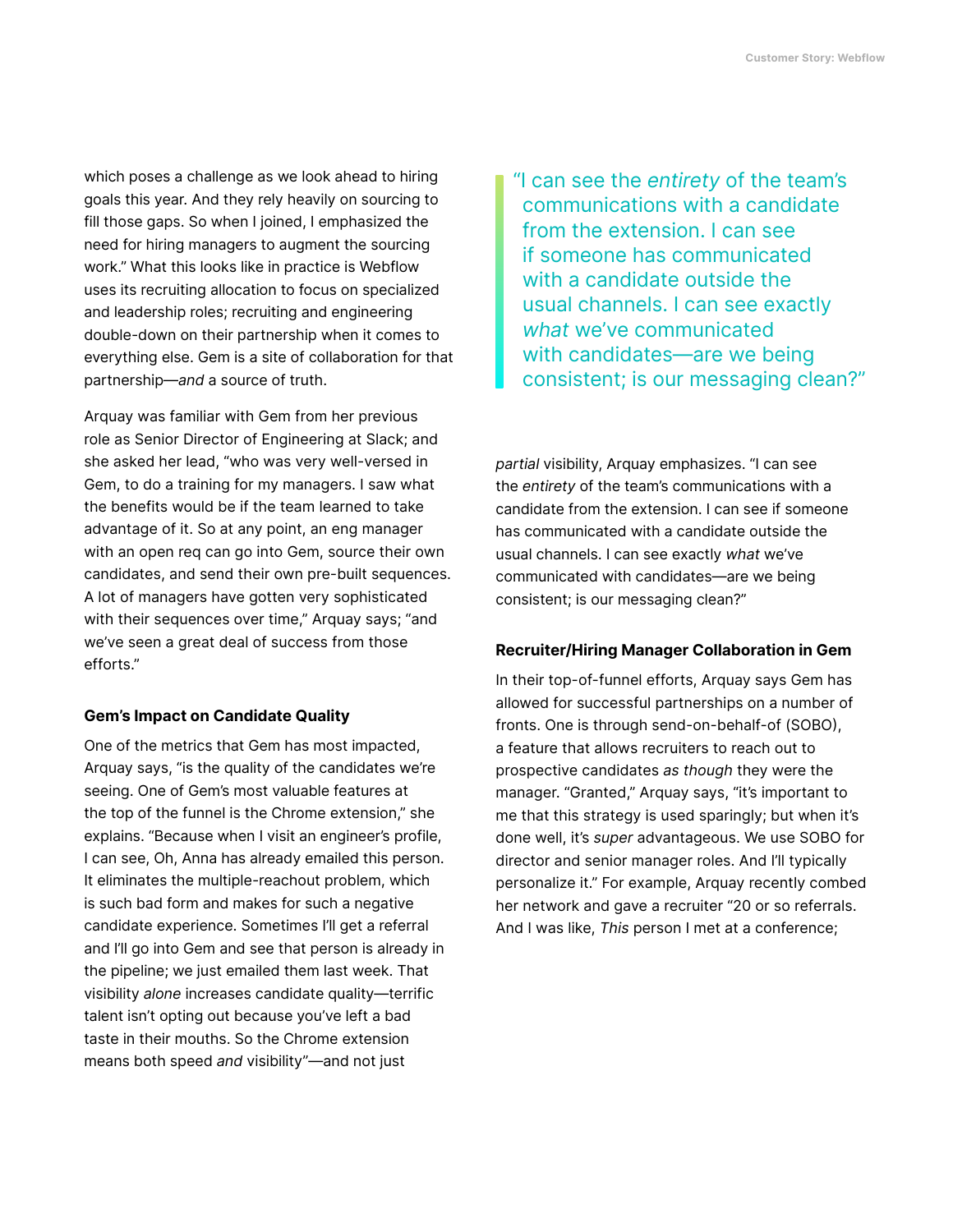"A prospect will receive an email sent-on-behalf-of me and reply that they want to chat. When I call them, that touchpoint gets logged in Gem, too."

this person I've had multiple conversations with; so when you reach out on behalf of me, please say this. When someone responds, I get a copy of that reply. And then I have a back-and-forth with them." Arquay adds that she also makes a lot of calls. "A prospect will receive a SOBO email and reply that they want to chat. When I call them, that touchpoint gets logged in Gem, too. The engagement feels organic, because it is—the recruiter applies their expertise when it comes to the messaging; but it's personalized and has my name on it, which is compelling for those recipients."

Arquay describes Gem as a place where best practices can be collaboratively unearthed. "For example, one of our managers wrote a particularly strong sequence that performed really well—the structure, the links, it was gold. Our recruiters saw the metrics in Gem; they dug into what the EM had written and started utilizing that message as a default." The benefit of having managers craft outreach, Arquay explains, "is they're closer to the role. They know what projects to highlight. They know what lights a candidate up. So they craft an outreach, and recruiters immediately benefit from that subject-matter expertise." Beyond knowledgesharing, Gem is also a laboratory for "low-effort outreach experiments. Will folks click on this link? Will they respond to this emoji? Or more broadly speaking, how viable does the market think we are right now based on our open rate? And we don't have to keep track of any of it. Gem just feeds us the data, and we use the results of those experiments to move on and optimize."

#### Recruiting Data for Engineering Leadership

Webflow's eng managers "are in Gem every single day, multiple times a day," Arquay says. But for the VP of Engineering, "Gem often magically comes to me because I have such great partners." Recruiters bring data from Gem's Talent Pipeline (which shows all of Webflow's active candidates at a glance) and Pipeline Analytics (which shows conversion rates and time-in-stage) to their weekly "rundowns" with Arquay. "I'll ask, Who are our active candidates, and where are they in process? That data takes them virtually no time to pull."

Arquay goes into Gem herself when she's looking for certain data points or curious about specific candidates. "I'm in charge of all of engineering," she explains; "and at this level, I have to look holistically. How is eng recruiting going?" Gem's Executive Dashboards give Arquay a birds-eye view of where eng recruiting stands at any given moment: total hires, average time to hire, offer accept rate, offeraccepts by gender and by source, offer decline reasons—all of this is available at a glance. But "I also go into Gem when I want to check on certain candidates and see if they're responding. Maybe I've been trying to recruit an infrastructure director for

"Gem often magically comes to me because I have such great partners. I'll ask, Who are our active candidates, and where are they in process? That data takes them virtually no time to pull."